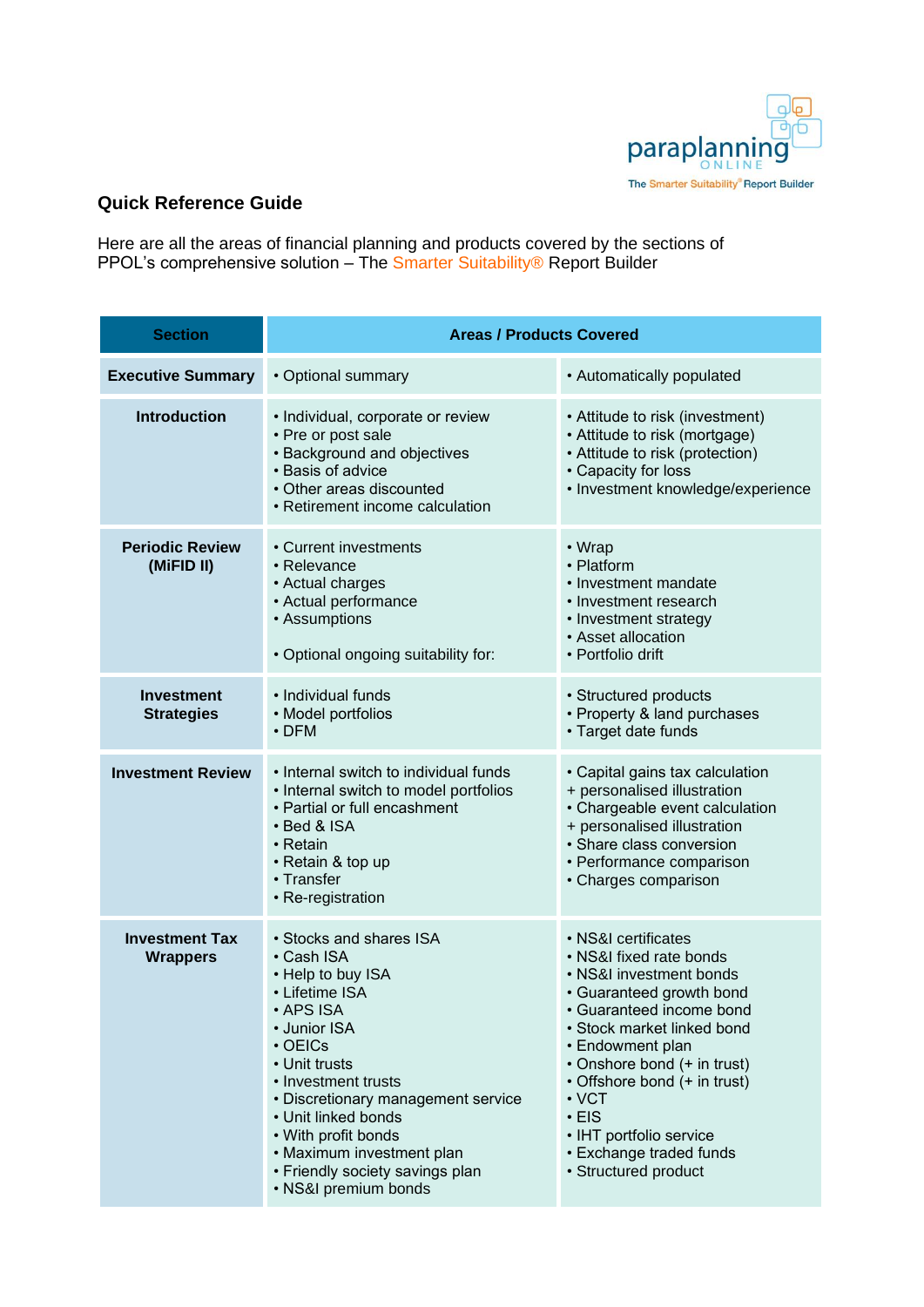| <b>Pension Product</b><br><b>Wrappers</b>                        | • Personal pension plan<br>· Stakeholder pension plan<br>• Group pension plan<br>$\cdot$ NEST<br>• Retirement income contract<br>$\cdot$ SIPP<br>· SSAS<br>• Workplace pension | • Defined benefit<br>• Executive pension<br>· Section 32 buyout plan<br>$\cdot$ AVC<br>· FSAVC<br>• Occupational money purchase<br>• Retirement annuity |
|------------------------------------------------------------------|--------------------------------------------------------------------------------------------------------------------------------------------------------------------------------|---------------------------------------------------------------------------------------------------------------------------------------------------------|
| <b>Investment</b><br><b>Proposition</b><br><b>Recommendation</b> | • Investment administration – wrap,<br>platform or direct<br>• Mandate - advisory, discretionary or<br>a mix<br>• Investment research - which elements                         | • Strategy – model portfolio, DFM,<br>fund of funds etc<br>· Asset allocation - in-house,<br>outsourced<br>• Investment style - active, passive         |
| <b>Pension Switching</b><br><b>Recommendation</b>                | • Personal pension plan<br>· Stakeholder pension plan<br>• Workplace pension                                                                                                   | $\cdot$ SIPP<br>· SSAS<br>• Section 32 buyout                                                                                                           |
| <b>Defined Benefit</b><br><b>Pension Transfer</b>                | • To personal pension<br>• To stakeholder pension<br>• To SIPP<br>• To SSAS<br>• To workplace pension<br>• To section 32 buyout                                                | • Abridged & full advice<br>• Benefits comparison<br>• Dependant's benefits<br>• Projected benefits<br>· Performance comparison<br>• Charges comparison |
| <b>Retirement Income</b><br><b>Recommendation</b>                | • Flexi-access drawdown pension<br>• Conventional annuity<br>• Short term annuity<br>• With profit annuity<br>• Unit linked annuity                                            | • Beneficiary flexi-access drawdown<br>• Uncrystallised funds pension lump<br>sum<br>· Small pots lump sum<br>· Scheme pension                          |
| <b>IHT Planning</b><br><b>Recommendation</b>                     | • IHT liability<br>• Discretionary trusts                                                                                                                                      | • IHT mitigation<br>• Life insurance in trust                                                                                                           |
| <b>Protection Review &amp;</b><br><b>Recommendation</b>          | • Key person<br>• Decreasing term assurance<br>• Business ownership protection<br>• Level term assurance<br>• Relevant life<br>• Family income bond                            | • Pension LTA<br>• Whole of life<br>• Pension DTA<br>• PHI - individual<br>• Renewable term assurance<br>• PHI - executive                              |
| <b>Mortgage Review &amp;</b><br><b>Recommendation</b>            | • Main residence<br>• Rental property                                                                                                                                          | • Holiday home<br>• Investment property                                                                                                                 |
| <b>Equity Release</b><br><b>Recommendation</b>                   | • Lifetime mortgage<br>• Home reversion                                                                                                                                        | • Needs & objectives<br>• Lump sum requirements                                                                                                         |
| <b>Immediate Care</b><br><b>Recommendation</b>                   | • Immediate care plan                                                                                                                                                          |                                                                                                                                                         |
| <b>Appendix</b>                                                  | • Risk warnings<br>• Technical notes                                                                                                                                           | • Notes on financial products<br>• Market outlook                                                                                                       |
| <b>Integrations</b>                                              | • Intelliflo Office<br>• Iress Xplan                                                                                                                                           | • Transact                                                                                                                                              |